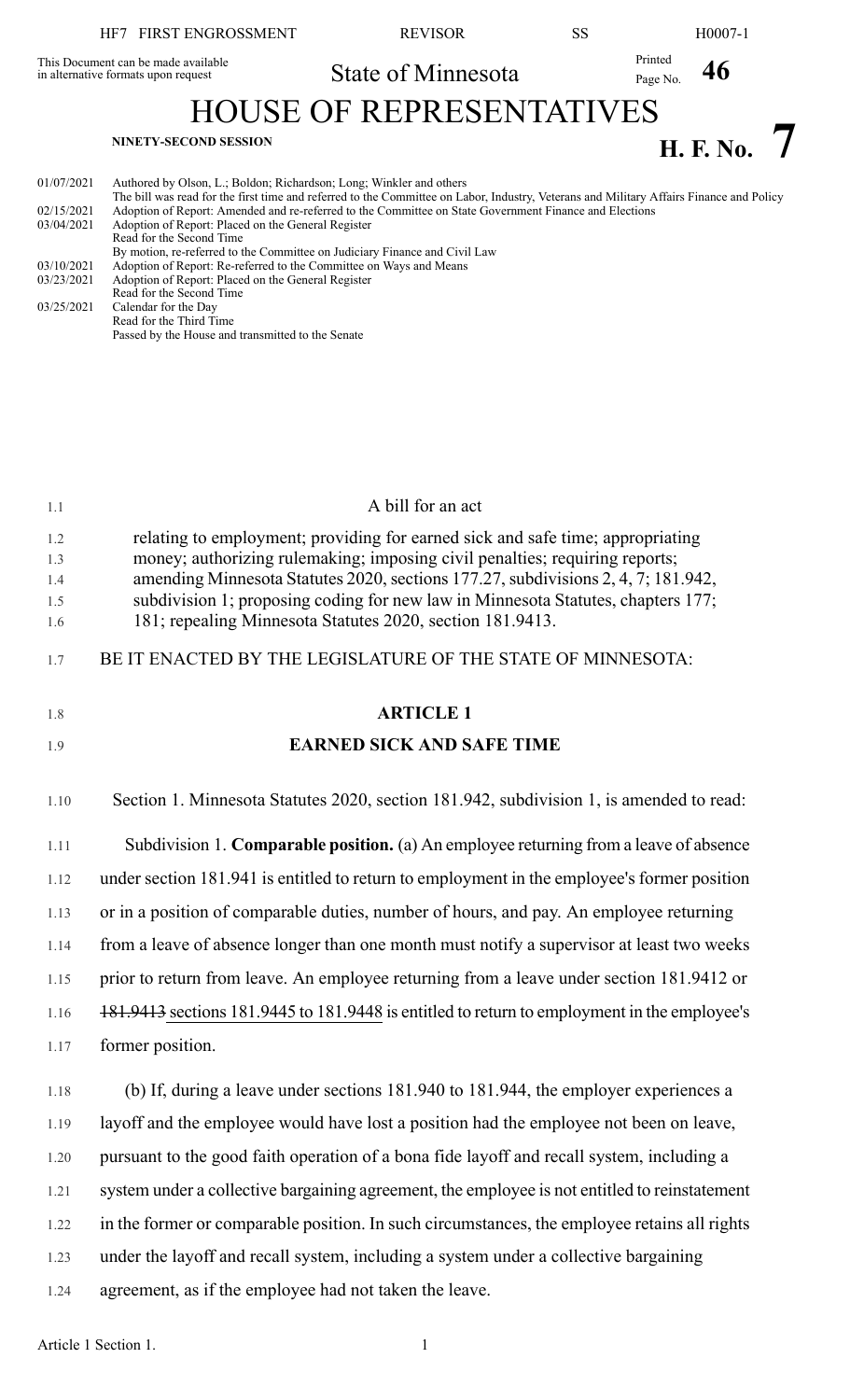| 2.1  | Sec. 2. [181.9445] DEFINITIONS.                                                                    |
|------|----------------------------------------------------------------------------------------------------|
| 2.2  | Subdivision 1. <b>Definitions.</b> For the purposes of section 177.50 and sections 181.9445        |
| 2.3  | to 181.9447, the terms defined in this section have the meanings given them.                       |
| 2.4  | Subd. 2. Commissioner. "Commissioner" means the commissioner of labor and industry                 |
| 2.5  | or authorized designee or representative.                                                          |
| 2.6  | Subd. 3. Domestic abuse. "Domestic abuse" has the meaning given in section 518B.01.                |
| 2.7  | Subd. 4. Earned sick and safe time. "Earned sick and safe time" means leave, including             |
| 2.8  | paid time off and other paid leave systems, that is paid at the same hourly rate as an employee    |
| 2.9  | earns from employment that may be used for the same purposes and under the same                    |
| 2.10 | conditions as provided under section 181.9447.                                                     |
| 2.11 | Subd. 5. Employee. "Employee" means any person who is employed by an employer,                     |
| 2.12 | including temporary and part-time employees, who performs work for at least 80 hours in            |
| 2.13 | a year for that employer in Minnesota. Employee does not include:                                  |
| 2.14 | $(1)$ an independent contractor; or                                                                |
| 2.15 | (2) an individual employed by an air carrier as a flight deck or cabin crew member who             |
| 2.16 | is subject to United States Code, title 45, sections 181 to 188, and who is provided with          |
| 2.17 | paid leave equal to or exceeding the amounts in section 181.9446.                                  |
| 2.18 | Subd. 6. Employer. "Employer" means a person who has one or more employees.                        |
| 2.19 | Employer includes an individual, a corporation, a partnership, an association, a business          |
| 2.20 | trust, a nonprofit organization, a group of persons, a state, county, town, city, school district, |
| 2.21 | or other governmental subdivision. In the event that a temporary employee is supplied by           |
| 2.22 | a staffing agency, absent a contractual agreement stating otherwise, that individual shall be      |
| 2.23 | an employee of the staffing agency for all purposes of section 177.50 and sections 181.9445        |
| 2.24 | to 181.9448.                                                                                       |
| 2.25 | Subd. 7. Family member. "Family member" means:                                                     |
| 2.26 | $(1)$ an employee's:                                                                               |
| 2.27 | (i) child, foster child, adult child, legal ward, or child for whom the employee is legal          |
| 2.28 | guardian;                                                                                          |
| 2.29 | (ii) spouse or registered domestic partner;                                                        |
| 2.30 | (iii) sibling, stepsibling, or foster sibling;                                                     |
| 2.31 | (iv) parent or stepparent;                                                                         |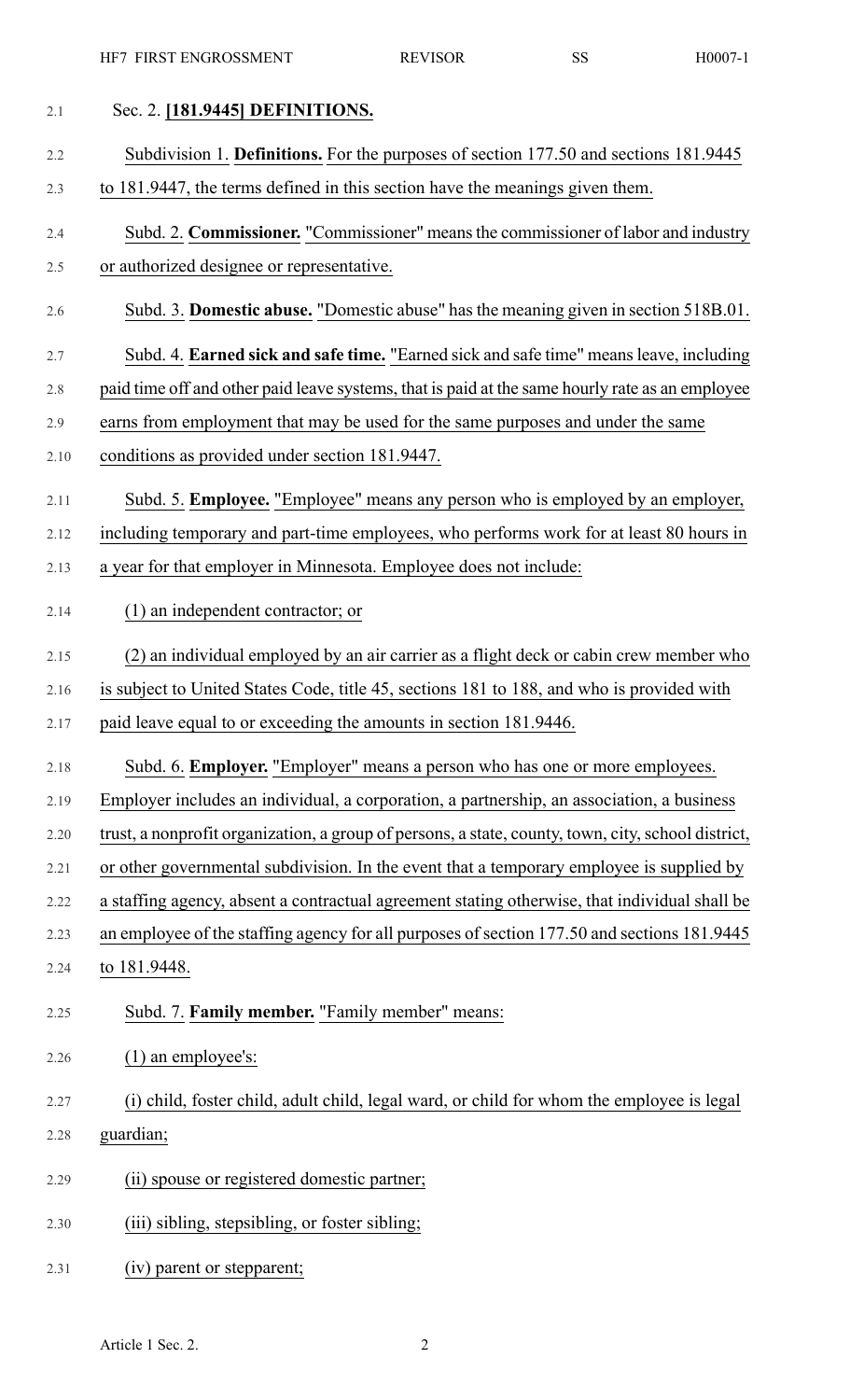|      | HF7 FIRST ENGROSSMENT                                                                             | <b>REVISOR</b> | <b>SS</b> | H0007-1 |
|------|---------------------------------------------------------------------------------------------------|----------------|-----------|---------|
| 3.1  | (v) grandchild, foster grandchild, or stepgrandchild; or                                          |                |           |         |
| 3.2  | (vi) grandparent or stepgrandparent;                                                              |                |           |         |
| 3.3  | (2) any of the family members listed in clause (1) of a spouse or registered domestic             |                |           |         |
| 3.4  | partner;                                                                                          |                |           |         |
| 3.5  | (3) any individual related by blood or affinity whose close association with the employee         |                |           |         |
| 3.6  | is the equivalent of a family relationship; and                                                   |                |           |         |
| 3.7  | (4) up to one individual annually designated by the employee.                                     |                |           |         |
| 3.8  | Subd. 8. Health care professional. "Health care professional" means any person licensed           |                |           |         |
| 3.9  | under federal or state law to provide medical or emergency services, including doctors,           |                |           |         |
| 3.10 | physician assistants, nurses, and emergency room personnel.                                       |                |           |         |
| 3.11 | Subd. 9. Prevailing wage rate. "Prevailing wage rate" has the meaning given in section            |                |           |         |
| 3.12 | 177.42 and as calculated by the Department of Labor and Industry.                                 |                |           |         |
| 3.13 | Subd. 10. Retaliatory personnel action. "Retaliatory personnel action" means:                     |                |           |         |
| 3.14 | (1) any form of intimidation, threat, reprisal, harassment, discrimination, or adverse            |                |           |         |
| 3.15 | employment action, including discipline, discharge, suspension, transfer, or reassignment         |                |           |         |
| 3.16 | to a lesser position in terms of job classification, job security, or other condition of          |                |           |         |
| 3.17 | employment; reduction in pay or hours or denial of additional hours; the accumulation of          |                |           |         |
| 3.18 | points under an attendance point system; informing another employer that the person has           |                |           |         |
| 3.19 | engaged in activities protected by this chapter; or reporting or threatening to report the actual |                |           |         |
| 3.20 | or suspected citizenship or immigration status of an employee, former employee, or family         |                |           |         |
| 3.21 | member of an employee to a federal, state, or local agency; and                                   |                |           |         |
| 3.22 | (2) interference with or punishment for participating in any manner in an investigation,          |                |           |         |
| 3.23 | proceeding, or hearing under this chapter.                                                        |                |           |         |
| 3.24 | Subd. 11. Sexual assault. "Sexual assault" means an act that constitutes a violation              |                |           |         |
| 3.25 | under sections 609.342 to 609.3453 or 609.352.                                                    |                |           |         |
| 3.26 | Subd. 12. Stalking. "Stalking" has the meaning given in section 609.749.                          |                |           |         |
| 3.27 | Subd. 13. Year. "Year" means a regular and consecutive 12-month period, as determined             |                |           |         |
| 3.28 | by an employer and clearly communicated to each employee of that employer.                        |                |           |         |
| 3.29 | Sec. 3. [181.9446] ACCRUAL OF EARNED SICK AND SAFE TIME.                                          |                |           |         |
| 3.30 | (a) An employee accrues a minimum of one hour of earned sick and safe time for every              |                |           |         |
| 3.31 | 30 hours worked up to a maximum of 48 hours of earned sick and safe time in a year.               |                |           |         |

Article 1 Sec. 3. 3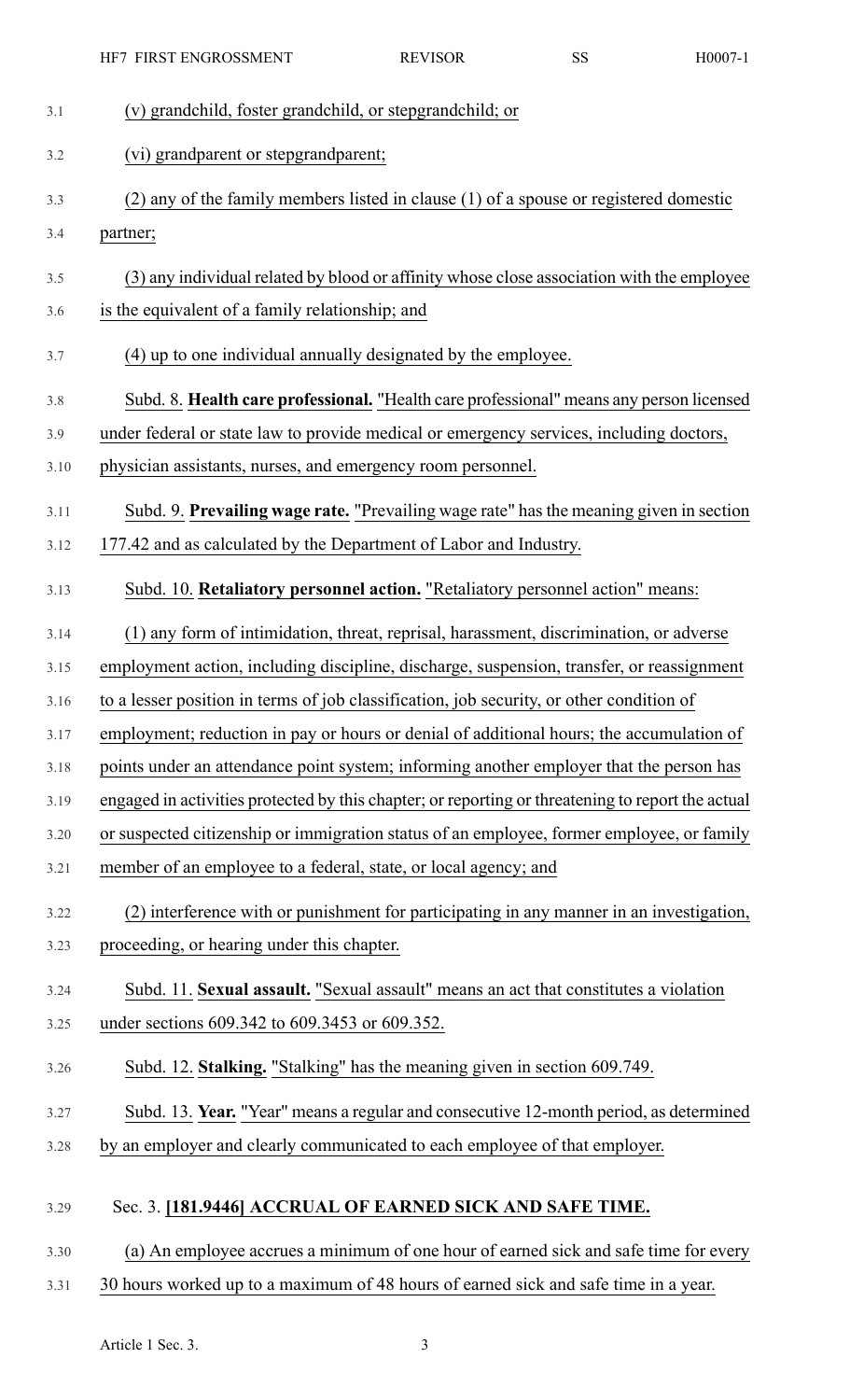| HF7 FIRST ENGROSSMENT | <b>REVISOR</b> | ບບ | H0007-1 |
|-----------------------|----------------|----|---------|
|-----------------------|----------------|----|---------|

| 4.1  | Employees may not accrue more than 48 hours of earned sick and safe time in a year unless         |
|------|---------------------------------------------------------------------------------------------------|
| 4.2  | the employer agrees to a higher amount.                                                           |
| 4.3  | (b) Employers must permit an employee to carry over accrued but unused sick and safe              |
| 4.4  | time into the following year. The total amount of accrued but unused earned sick and safe         |
| 4.5  | time for an employee must not exceed 80 hours at any time, unless an employer agrees to           |
| 4.6  | a higher amount.                                                                                  |
| 4.7  | (c) Employees who are exempt from overtime requirements under United States Code,                 |
| 4.8  | title 29, section $213(a)(1)$ , as amended through the effective date of this section, are deemed |
| 4.9  | to work 40 hours in each workweek for purposes of accruing earned sick and safe time,             |
| 4.10 | except that an employee whose normal workweek is less than 40 hours will accrue earned            |
| 4.11 | sick and safe time based on the normal workweek.                                                  |
| 4.12 | (d) Earned sick and safe time under this section begins to accrue at the commencement             |
| 4.13 | of employment of the employee.                                                                    |
| 4.14 | (e) Employees may use accrued earned sick and safe time beginning 90 calendar days                |
| 4.15 | after the day their employment commenced. After 90 days from the day employment                   |
| 4.16 | commenced, employees may use earned sick and safe time as it is accrued. The                      |
| 4.17 | 90-calendar-day period under this paragraph includes both days worked and days not worked.        |
| 4.18 | Sec. 4. [181.9447] USE OF EARNED SICK AND SAFE TIME.                                              |
|      |                                                                                                   |
| 4.19 | Subdivision 1. Eligible use. An employee may use accrued earned sick and safe time                |
| 4.20 | for:                                                                                              |
| 4.21 | $(1)$ an employee's:                                                                              |
| 4.22 | (i) mental or physical illness, injury, or other health condition;                                |
| 4.23 | (ii) need for medical diagnosis, care, or treatment of a mental or physical illness, injury,      |
| 4.24 | or health condition; or                                                                           |
| 4.25 | (iii) need for preventive medical or health care;                                                 |
| 4.26 | (2) care of a family member:                                                                      |
| 4.27 | (i) with a mental or physical illness, injury, or other health condition;                         |
| 4.28 | (ii) who needs medical diagnosis, care, or treatment of a mental or physical illness,             |
| 4.29 | injury, or other health condition; or                                                             |
| 4.30 | (iii) who needs preventive medical or health care;                                                |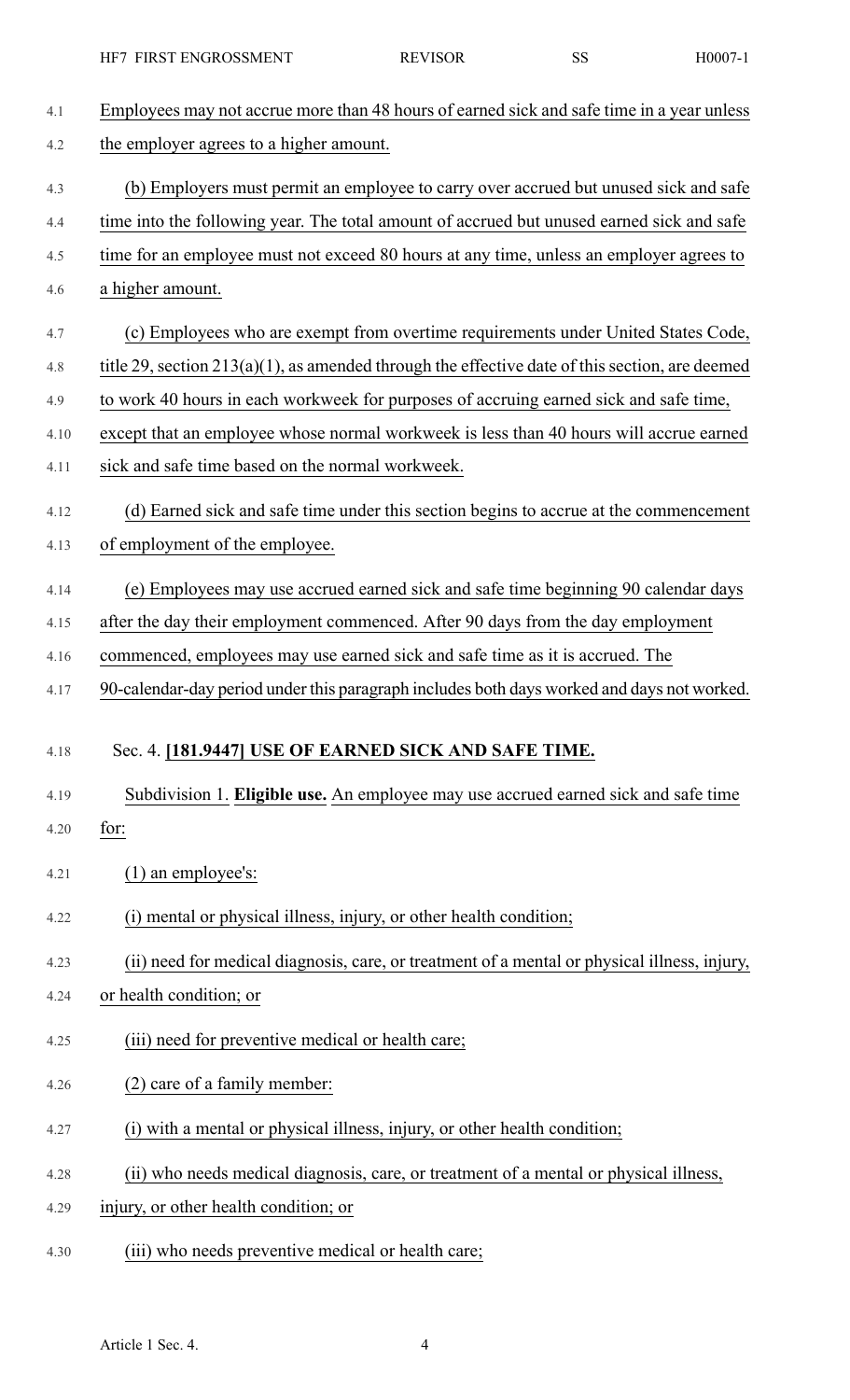| 5.1  | (3) absence due to domestic abuse, sexual assault, or stalking of the employee or                |
|------|--------------------------------------------------------------------------------------------------|
| 5.2  | employee's family member, provided the absence is to:                                            |
| 5.3  | (i) seek medical attention related to physical or psychological injury or disability caused      |
| 5.4  | by domestic abuse, sexual assault, or stalking;                                                  |
| 5.5  | (ii) obtain services from a victim services organization;                                        |
| 5.6  | (iii) obtain psychological or other counseling;                                                  |
| 5.7  | (iv) seek relocation due to domestic abuse, sexual assault, or stalking; or                      |
| 5.8  | (v) seek legal advice or take legal action, including preparing for or participating in any      |
| 5.9  | civil or criminal legal proceeding related to or resulting from domestic abuse, sexual assault,  |
| 5.10 | or stalking;                                                                                     |
| 5.11 | (4) closure of the employee's place of business due to weather or other public emergency         |
| 5.12 | or an employee's need to care for a family member whose school or place of care has been         |
| 5.13 | closed due to weather or other public emergency; and                                             |
| 5.14 | (5) when it has been determined by the health authorities having jurisdiction or by a            |
| 5.15 | health care professional that the presence of the employee or family member of the employee      |
| 5.16 | in the community would jeopardize the health of others because of the exposure of the            |
| 5.17 | employee or family member of the employee to a communicable disease, whether or not              |
| 5.18 | the employee or family member has actually contracted the communicable disease.                  |
| 5.19 | Subd. 2. Notice. An employer may require notice of the need for use of earned sick and           |
| 5.20 | safe time as provided in this paragraph. If the need for use is foreseeable, an employer may     |
| 5.21 | require advance notice of the intention to use earned sick and safe time but must not require    |
| 5.22 | more than seven days' advance notice. If the need is unforeseeable, an employer may require      |
| 5.23 | an employee to give notice of the need for earned sick and safe time as soon as practicable.     |
| 5.24 | Subd. 3. Documentation. When an employee uses earned sick and safe time for more                 |
| 5.25 | than three consecutive days, an employer may require reasonable documentation that the           |
| 5.26 | earned sick and safe time is covered by subdivision 1. For earned sick and safe time under       |
| 5.27 | subdivision 1, clauses $(1)$ and $(2)$ , reasonable documentation may include a signed statement |
| 5.28 | by a health care professional indicating the need for use of earned sick and safe time. For      |
| 5.29 | earned sick and safe time under subdivision 1, clause (3), an employer must accept a court       |
| 5.30 | record or documentation signed by a volunteer or employee of a victims services organization,    |
| 5.31 | an attorney, a police officer, or an antiviolence counselor as reasonable documentation. An      |
| 5.32 | employer must not require disclosure of details relating to domestic abuse, sexual assault,      |
| 5.33 | or stalking or the details of an employee's or an employee's family member's medical             |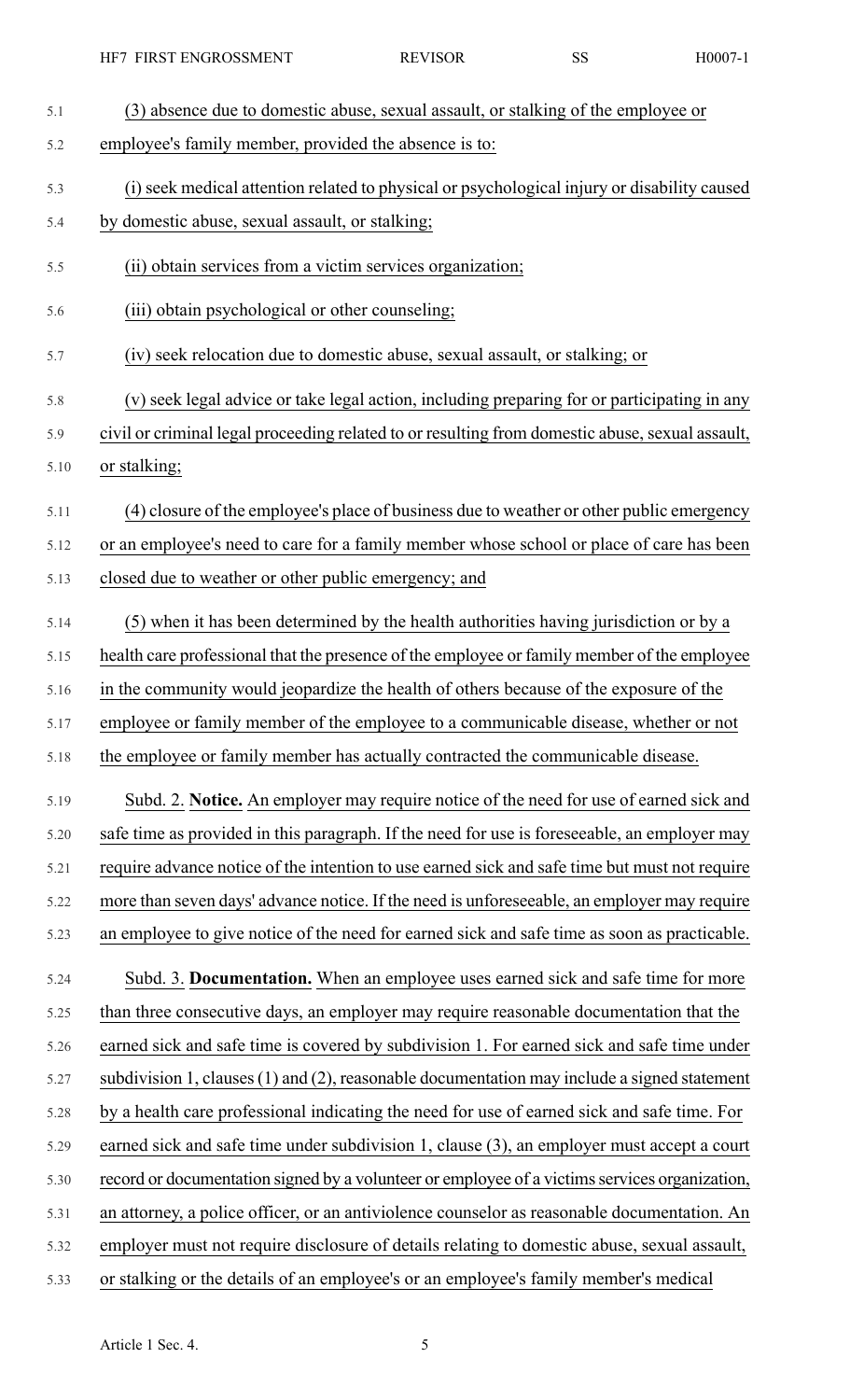| 6.1  | condition as related to an employee's request to use earned sick and safe time under this        |
|------|--------------------------------------------------------------------------------------------------|
| 6.2  | section.                                                                                         |
| 6.3  | Subd. 4. Replacement worker. An employer may not require, as a condition of an                   |
| 6.4  | employee using earned sick and safe time, that the employee seek or find a replacement           |
| 6.5  | worker to cover the hours the employee uses as earned sick and safe time.                        |
| 6.6  | Subd. 5. Increment of time used. Earned sick and safe time may be used in the smallest           |
| 6.7  | increment of time tracked by the employer's payroll system, provided such increment is not       |
| 6.8  | more than four hours.                                                                            |
| 6.9  | Subd. 6. Retaliation prohibited. An employer shall not take retaliatory personnel action         |
| 6.10 | against an employee because the employee has requested earned sick and safe time, used           |
| 6.11 | earned sick and safe time, requested a statement of accrued sick and safe time, or made a        |
| 6.12 | complaint or filed an action to enforce a right to earned sick and safe time under this section. |
| 6.13 | Subd. 7. Reinstatement to comparable position after leave. An employee returning                 |
| 6.14 | from a leave under this section is entitled to return to employment in a comparable position.    |
| 6.15 | If, during a leave under this section, the employer experiences a layoff and the employee        |
| 6.16 | would have lost a position had the employee not been on leave, pursuant to the good faith        |
| 6.17 | operation of a bona fide layoff and recall system, including a system under a collective         |
| 6.18 | bargaining agreement, the employee is not entitled to reinstatement in the former or             |
| 6.19 | comparable position. In such circumstances, the employee retains all rights under the layoff     |
| 6.20 | and recall system, including a system under a collective bargaining agreement, as if the         |
| 6.21 | employee had not taken the leave.                                                                |
| 6.22 | Subd. 8. Pay and benefits after leave. An employee returning from a leave under this             |
| 6.23 | section is entitled to return to employment at the same rate of pay the employee had been        |
| 6.24 | receiving when the leave commenced, plus any automatic adjustments in the employee's             |
| 6.25 | pay scale that occurred during leave period. The employee returning from a leave is entitled     |
| 6.26 | to retain all accrued preleave benefits of employment and seniority as if there had been no      |
| 6.27 | interruption in service, provided that nothing under this section prevents the accrual of        |
| 6.28 | benefits or seniority during the leave pursuant to a collective bargaining or other agreement    |
| 6.29 | between the employer and employees.                                                              |
| 6.30 | Subd. 9. Part-time return from leave. An employee, by agreement with the employer,               |
| 6.31 | may return to work part time during the leave period without forfeiting the right to return      |
| 6.32 | to employment at the end of the leave, as provided under this section.                           |
| 6.33 | Subd. 10. Notice and posting by employer. (a) Employers must give notice to all                  |
| 6.34 | employees that they are entitled to earned sick and safe time, including the amount of earned    |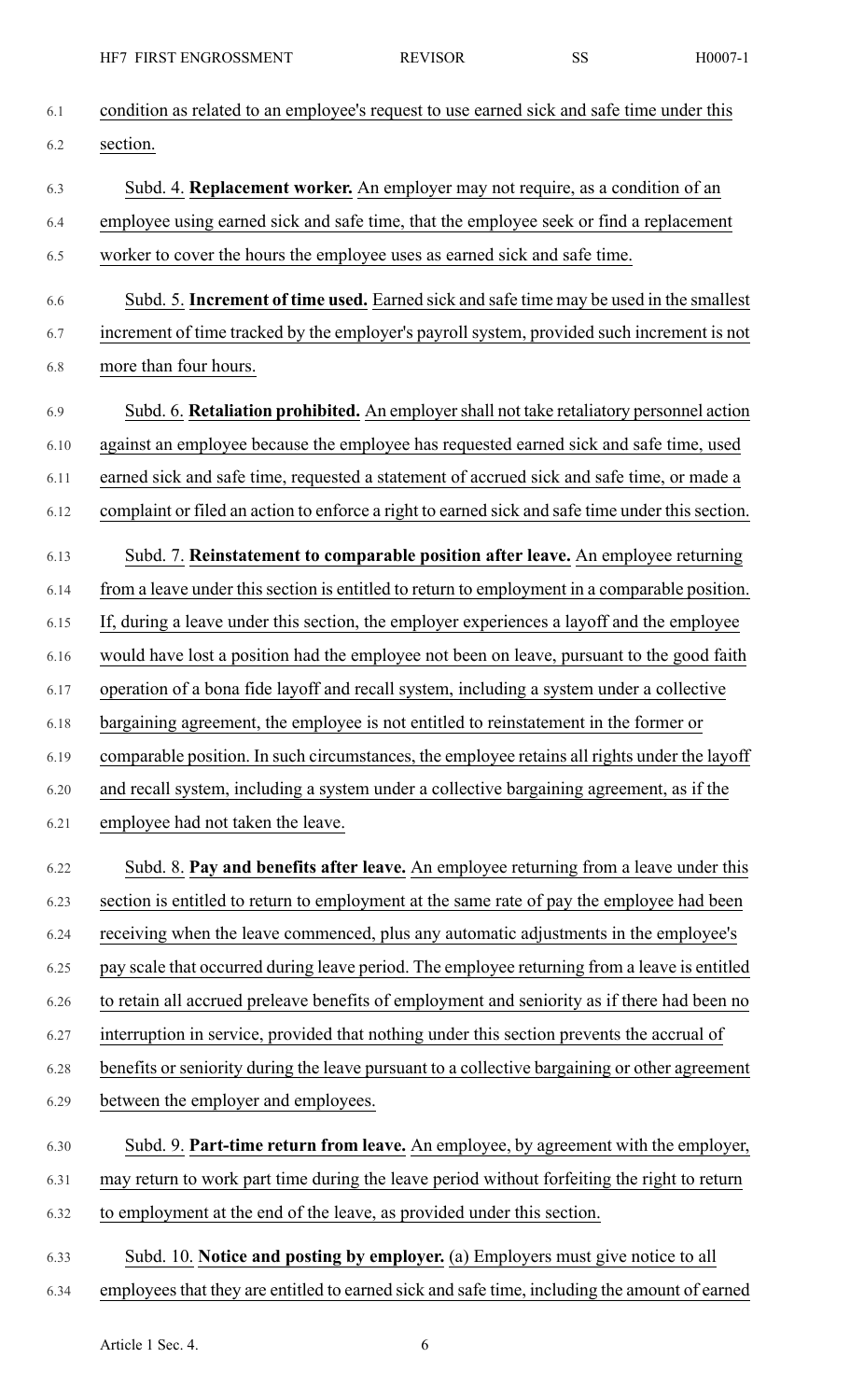HF7 FIRST ENGROSSMENT REVISOR SS H0007-1

- 7.1 sick and safe time, the accrual year for the employee, and the terms of its use under this 7.2 section; that retaliation against employees who request or use earned sick and safe time is 7.3 prohibited; and that each employee has the right to file a complaint or bring a civil action 7.4 if earned sick and safe time is denied by the employer or the employee is retaliated against 7.5 for requesting or using earned sick and safe time. 7.6 (b) Employers must supply employees with a notice in English and other appropriate 7.7 languages that contains the information required in paragraph (a) at commencement of 7.8 employment or the effective date of this section, whichever is later. 7.9 (c) The means used by the employer must be at least as effective as the following options 7.10 for providing notice: 7.11 (1) posting a copy of the notice at each location where employees perform work and 7.12 where the notice must be readily observed and easily reviewed by all employees performing 7.13 work; or 7.14 (2) providing a paper or electronic copy of the notice to employees. 7.15 The notice must contain all information required under paragraph (a). The commissioner 7.16 shall create and make available to employers a poster and a model notice that contains the 7.17 information required under paragraph (a) for their use in complying with this section. 7.18 (d) An employer that provides an employee handbook to its employees must include in 7.19 the handbook notice of employee rights and remedies under this section. 7.20 Subd. 11. **Required statement to employee.** (a) Upon request of the employee, the 7.21 employer must provide, in writing or electronically, current information stating the 7.22 employee's amount of: 7.23 (1) earned sick and safe time available to the employee; and 7.24 (2) used earned sick and safe time. 7.25 (b) Employers may choose a reasonable system for providing the information in paragraph 7.26 (a), including but not limited to listing information on each pay stub or developing an online 7.27 system where employees can access their own information. 7.28 Subd. 12. **Employer records.** (a) Employers shall retain accurate records documenting 7.29 hours worked by employees and earned sick and safe time taken and comply with all 7.30 requirements under section 177.30. 7.31 (b) An employer must allow an employee to inspect records required by this section and
- 7.32 relating to that employee at a reasonable time and place.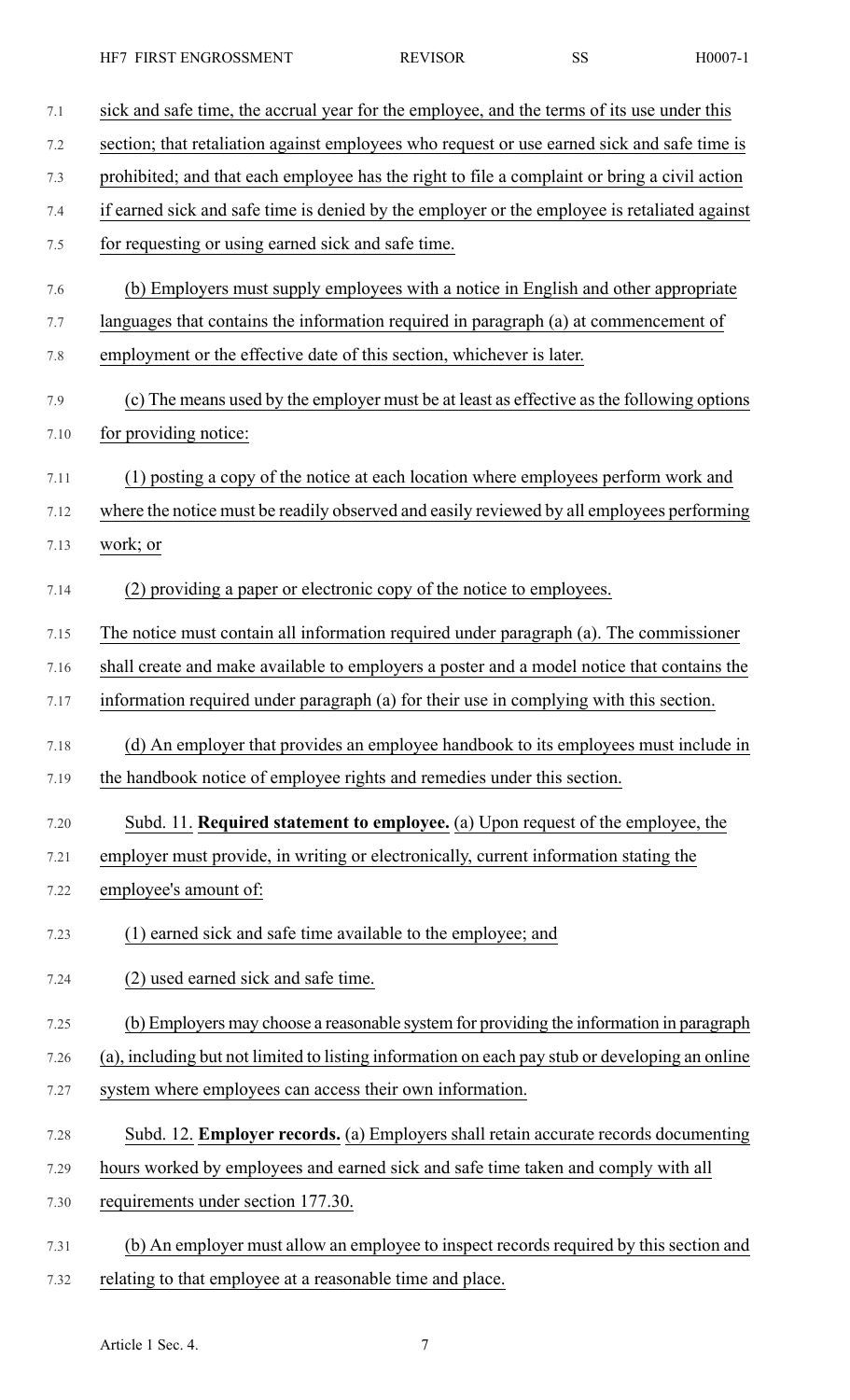| 8.1  | Subd. 13. Confidentiality and nondisclosure. (a) If, in conjunction with this section,        |
|------|-----------------------------------------------------------------------------------------------|
| 8.2  | an employer possesses:                                                                        |
| 8.3  | (1) health or medical information regarding an employee or an employee's family               |
| 8.4  | member;                                                                                       |
| 8.5  | (2) information pertaining to domestic abuse, sexual assault, or stalking;                    |
| 8.6  | (3) information that the employee has requested or obtained leave under this section; or      |
| 8.7  | (4) any written or oral statement, documentation, record, or corroborating evidence           |
| 8.8  | provided by the employee or an employee's family member, the employer must treat such         |
| 8.9  | information as confidential.                                                                  |
| 8.10 | Information given by an employee may only be disclosed by an employer if the disclosure       |
| 8.11 | is requested or consented to by the employee, when ordered by a court or administrative       |
| 8.12 | agency, or when otherwise required by federal or state law.                                   |
| 8.13 | (b) Records and documents relating to medical certifications, recertifications, or medical    |
| 8.14 | histories of employees or family members of employees created for purposes of section         |
| 8.15 | 177.50 or sections 181.9445 to 181.9448 must be maintained as confidential medical records    |
| 8.16 | separate from the usual personnel files. At the request of the employee, the employer must    |
| 8.17 | destroy or return the records required by sections 181.9445 to 181.9448 that are older than   |
| 8.18 | three years prior to the current calendar year.                                               |
| 8.19 | (c) Employers may not discriminate against any employee based on records created for          |
| 8.20 | the purposes of section 177.50 or sections 181.9445 to 181.9448.                              |
| 8.21 | Sec. 5. [181.9448] EFFECT ON OTHER LAW OR POLICY.                                             |
| 8.22 | Subdivision 1. No effect on more generous sick and safe time policies. (a) Nothing            |
| 8.23 | in sections 181.9445 to 181.9448 shall be construed to discourage employers from adopting     |
| 8.24 | or retaining earned sick and safe time policies that meet or exceed, and do not otherwise     |
| 8.25 | conflict with, the minimum standards and requirements provided in sections 181.9445 to        |
| 8.26 | 181.9447.                                                                                     |
| 8.27 | (b) Nothing in sections 181.9445 to 181.9447 shall be construed to limit the right of         |
| 8.28 | parties to a collective bargaining agreement to bargain and agree with respect to earned sick |
| 8.29 | and safe time policies or to diminish the obligation of an employer to comply with any        |
| 8.30 | contract, collective bargaining agreement, or any employment benefit program or plan that     |
| 8.31 | meets or exceeds, and does not otherwise conflict with, the minimum standards and             |

8.32 requirements provided in this section.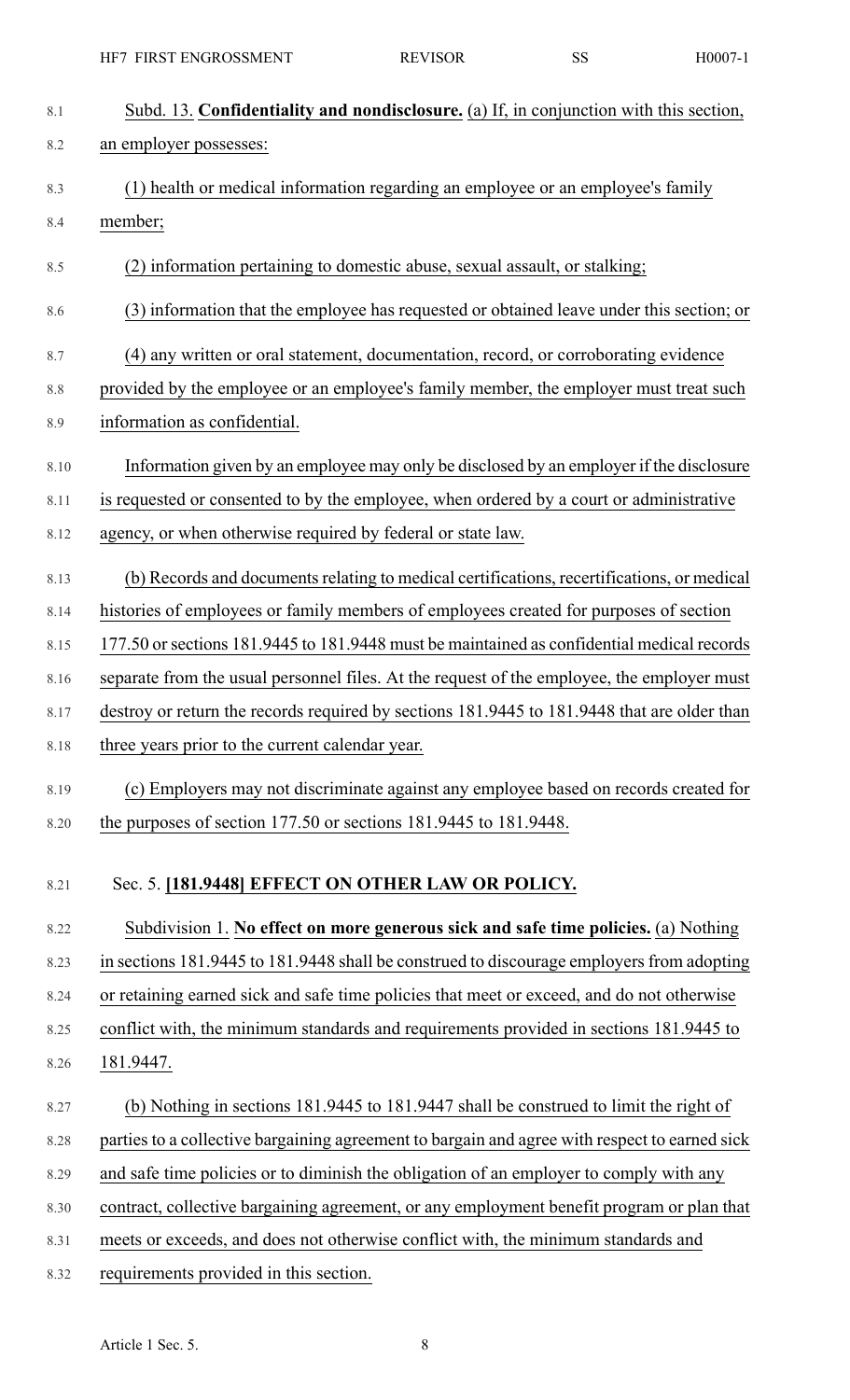HF7 FIRST ENGROSSMENT REVISOR SS H0007-1

| 9.1  | (c) Employers who provide earned sick and safe time to their employees under a paid             |
|------|-------------------------------------------------------------------------------------------------|
| 9.2  | time off policy or other paid leave policy that meets or exceeds, and does not otherwise        |
| 9.3  | conflict with, the minimum standards and requirements provided in sections 181.9445 to          |
| 9.4  | 181.9448 are not required to provide additional earned sick and safe time.                      |
| 9.5  | (d) An employer may opt to satisfy the requirements of sections 181.9445 to 181.9448            |
| 9.6  | for construction industry employees by:                                                         |
| 9.7  | (1) paying at least the prevailing wage rate as defined by section 177.42 and as calculated     |
| 9.8  | by the Department of Labor and Industry; or                                                     |
| 9.9  | (2) paying at least the required rate established in a registered apprenticeship agreement      |
| 9.10 | for apprentices registered with the Department of Labor and Industry.                           |
| 9.11 | An employer electing this option is deemed to be in compliance with sections 181.9445 to        |
| 9.12 | 181.9448 for construction industry employees who receive either at least the prevailing         |
| 9.13 | wage rate or the rate required in the applicable apprenticeship agreement regardless of         |
| 9.14 | whether the employees are working on private or public projects.                                |
| 9.15 | (e) Sections 181.9445 to 181.9448 do not prohibit an employer from establishing a policy        |
| 9.16 | whereby employees may donate unused accrued sick and safe time to another employee.             |
| 9.17 | (f) Sections 181.9445 to 181.9448 do not prohibit an employer from advancing sick and           |
| 9.18 | safe time to an employee before accrual by the employee.                                        |
| 9.19 | Subd. 2. Termination; separation; transfer. Sections 181.9445 to 181.9448 do not                |
| 9.20 | require financial or other reimbursement to an employee from an employer upon the               |
| 9.21 | employee's termination, resignation, retirement, or other separation from employment for        |
| 9.22 | accrued earned sick and safe time that has not been used. If an employee is transferred to      |
| 9.23 | a separate division, entity, or location, but remains employed by the same employer, the        |
| 9.24 | employee is entitled to all earned sick and safe time accrued at the prior division, entity, or |
| 9.25 | location and is entitled to use all earned sick and safe time as provided in sections 181.9445  |
| 9.26 | to 181.9448. When there is a separation from employment and the employee is rehired             |
| 9.27 | within 180 days of separation by the same employer, previously accrued earned sick and          |
| 9.28 | safe time that had not been used must be reinstated. An employee is entitled to use accrued     |
| 9.29 | earned sick and safe time and accrue additional earned sick and safe time at the                |
| 9.30 | commencement of reemployment.                                                                   |
| 9.31 | Subd. 3. <b>Employer succession.</b> (a) When a different employer succeeds or takes the        |
| 9.32 | place of an existing employer, all employees of the original employer who remain employed       |

9.33 by the successor employer are entitled to all earned sick and safe time accrued but not used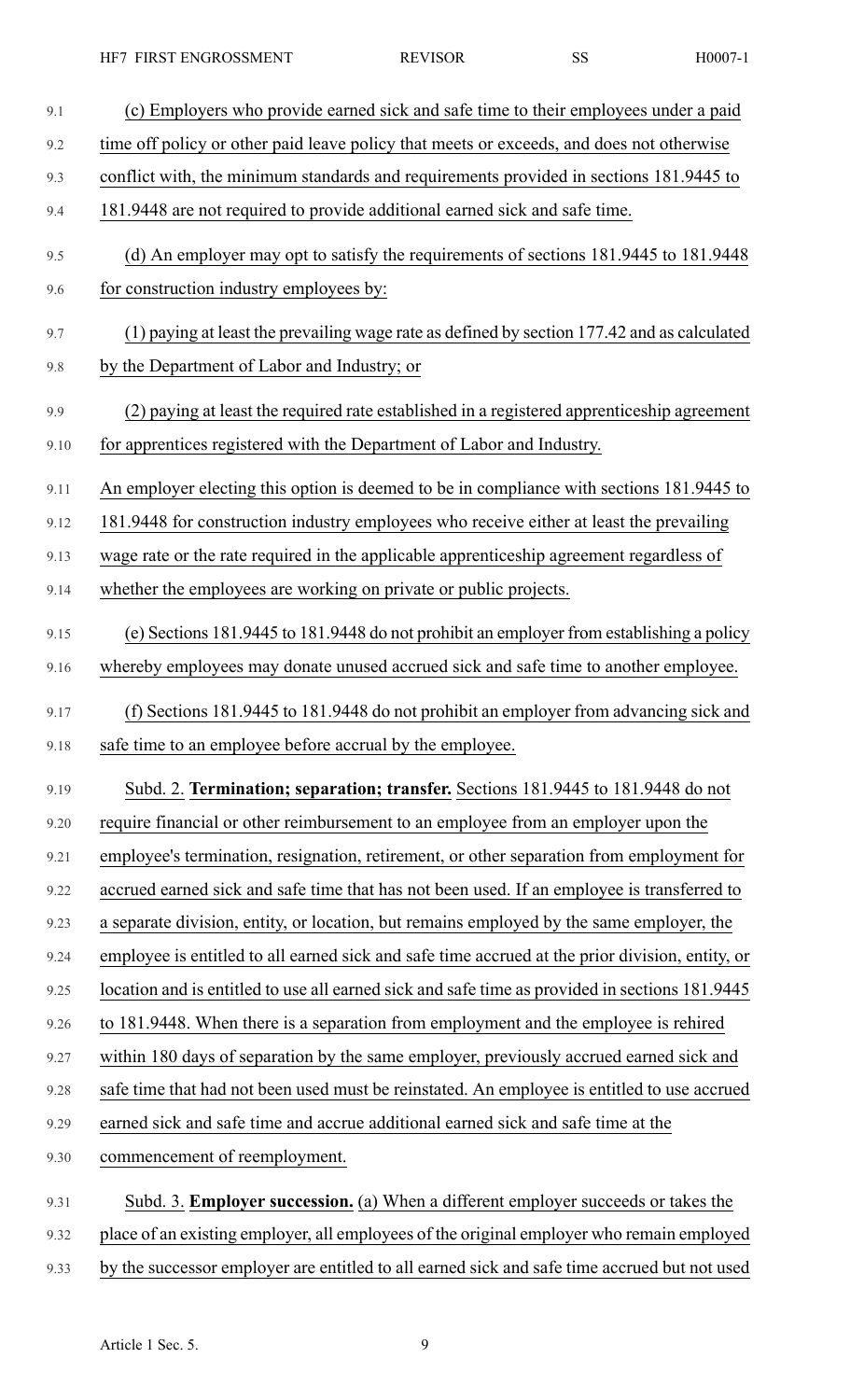| 10.1  | when employed by the original employer, and are entitled to use all earned sick and safe      |
|-------|-----------------------------------------------------------------------------------------------|
| 10.2  | time previously accrued but not used.                                                         |
| 10.3  | (b) If, at the time of transfer of the business, employees are terminated by the original     |
| 10.4  | employer and hired within 30 days by the successor employer following the transfer, those     |
| 10.5  | employees are entitled to all earned sick and safe time accrued but not used when employed    |
| 10.6  | by the original employer, and are entitled to use all earned sick and safe time previously    |
| 10.7  | accrued but not used.                                                                         |
| 10.8  | Sec. 6. REPEALER.                                                                             |
| 10.9  | Minnesota Statutes 2020, section 181.9413, is repealed.                                       |
| 10.10 | Sec. 7. EFFECTIVE DATE.                                                                       |
| 10.11 | This article is effective 180 days following final enactment.                                 |
| 10.12 | <b>ARTICLE 2</b>                                                                              |
| 10.13 | <b>EARNED SICK AND SAFE TIME ENFORCEMENT</b>                                                  |
| 10.14 | Section 1. Minnesota Statutes 2020, section 177.27, subdivision 2, is amended to read:        |
| 10.15 | Subd. 2. Submission of records; penalty. The commissioner may require the employer            |
| 10.16 | of employees working in the state to submit to the commissioner photocopies, certified        |
| 10.17 | copies, or, if necessary, the originals of employment records which the commissioner deems    |
| 10.18 | necessary or appropriate. The records which may be required include full and correct          |
| 10.19 | statements in writing, including sworn statements by the employer, containing information     |
| 10.20 | relating to wages, hours, names, addresses, and any other information pertaining to the       |
| 10.21 | employer's employees and the conditions of their employment as the commissioner deems         |
| 10.22 | necessary or appropriate.                                                                     |
| 10.23 | The commissioner may require the records to be submitted by certified mail delivery           |
| 10.24 | or, if necessary, by personal delivery by the employer or a representative of the employer,   |
| 10.25 | as authorized by the employer in writing.                                                     |
| 10.26 | The commissioner may fine the employer up to $$1,000$ \$10,000 for each failure to submit     |
| 10.27 | or deliver records as required by this section, and up to \$5,000 for each repeated failure.  |
| 10.28 | This penalty is in addition to any penalties provided under section 177.32, subdivision 1.    |
| 10.29 | In determining the amount of a civil penalty under this subdivision, the appropriateness of   |
| 10.30 | such penalty to the size of the employer's business and the gravity of the violation shall be |

10.31 considered.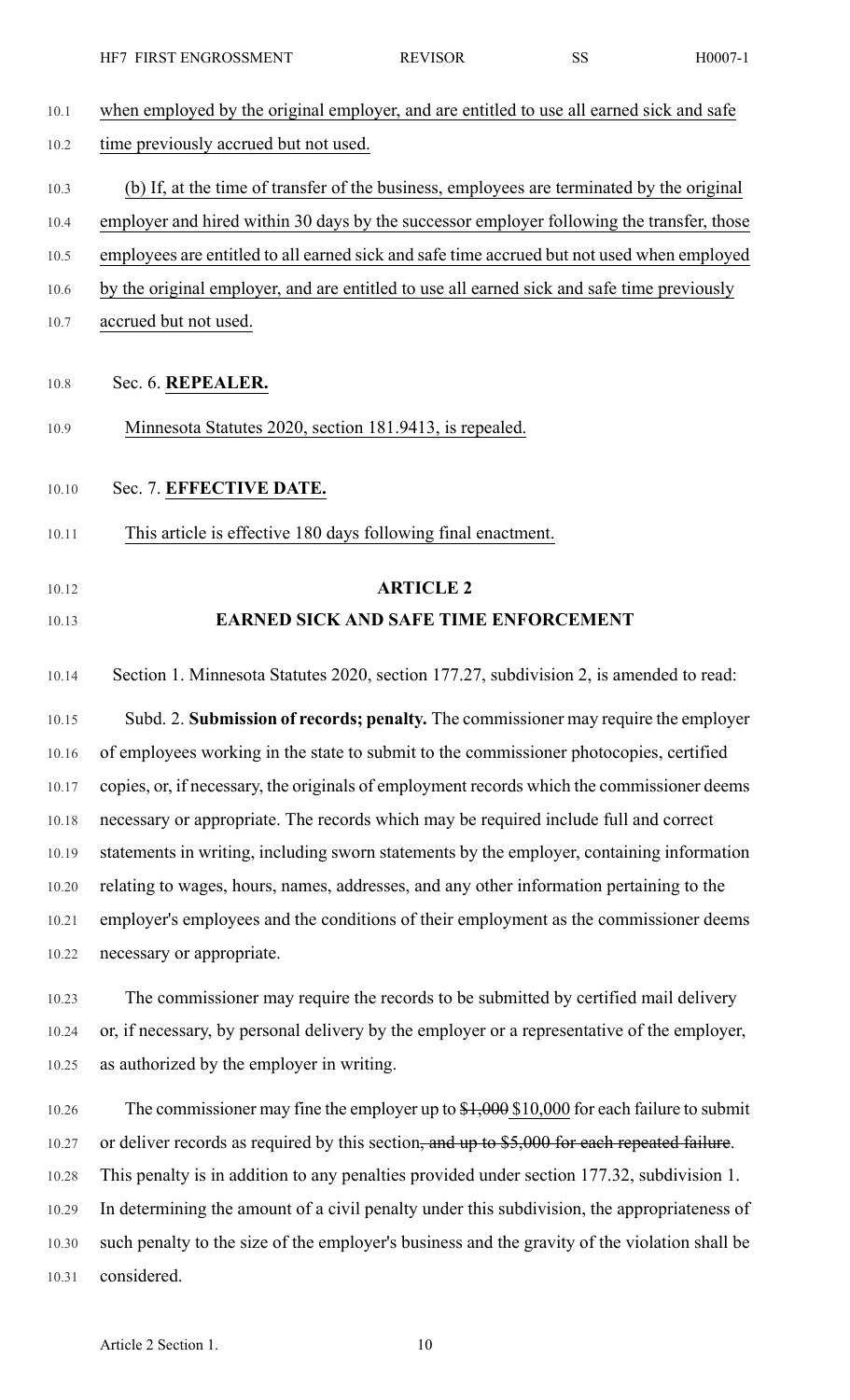11.1 Sec. 2. Minnesota Statutes 2020, section 177.27, subdivision 4, is amended to read: 11.2 Subd. 4. **Compliance orders.** The commissioner may issue an order requiring an 11.3 employer to comply with sections 177.21 to 177.435, 181.02, 181.03, 181.031, 181.032, 11.4 181.101, 181.11, 181.13, 181.14, 181.145, 181.15, 181.172, paragraph (a) or (d), 181.275, 11.5 subdivision 2a, 181.722, 181.79, and 181.939 to 181.943, and 181.9445 to 181.9448, or 11.6 with any rule promulgated under section 177.28. The commissioner shall issue an order 11.7 requiring an employer to comply with sections 177.41 to 177.435 if the violation is repeated. 11.8 For purposes of this subdivision only, a violation is repeated if at any time during the two 11.9 years that preceded the date of violation, the commissioner issued an order to the employer 11.10 for violation of sections 177.41 to 177.435 and the order is final or the commissioner and 11.11 the employer have entered into a settlement agreement that required the employer to pay 11.12 back wages that were required by sections 177.41 to 177.435. The department shall serve 11.13 the order upon the employer or the employer's authorized representative in person or by 11.14 certified mail at the employer's place of business. An employer who wishes to contest the 11.15 order must file written notice of objection to the order with the commissioner within 15 11.16 calendar days after being served with the order. A contested case proceeding must then be 11.17 held in accordance with sections 14.57 to 14.69. If, within 15 calendar days after being

11.18 served with the order, the employer fails to file a written notice of objection with the 11.19 commissioner, the order becomes a final order of the commissioner.

11.20 Sec. 3. Minnesota Statutes 2020, section 177.27, subdivision 7, is amended to read:

11.21 Subd. 7. **Employer liability.** If an employer is found by the commissioner to have 11.22 violated a section identified in subdivision 4, or any rule adopted under section 177.28, and 11.23 the commissioner issues an order to comply, the commissioner shall order the employer to 11.24 cease and desist from engaging in the violative practice and to take such affirmative steps 11.25 that in the judgment of the commissioner will effectuate the purposes of the section or rule 11.26 violated. The commissioner shall order the employer to pay to the aggrieved parties back 11.27 pay, gratuities, and compensatory damages, less any amount actually paid to the employee 11.28 by the employer, and for an additional equal amount as liquidated damages. Any employer 11.29 who is found by the commissioner to have repeatedly or willfully violated a section or 11.30 sections identified in subdivision 4 shall be subject to a civil penalty of up to  $\frac{$1,000}{$1,000}$ 11.31 for each violation for each employee. In determining the amount of a civil penalty under 11.32 this subdivision, the appropriateness of such penalty to the size of the employer's business 11.33 and the gravity of the violation shall be considered. In addition, the commissioner may order 11.34 the employer to reimburse the department and the attorney general for all appropriate 11.35 litigation and hearing costs expended in preparation for and in conducting the contested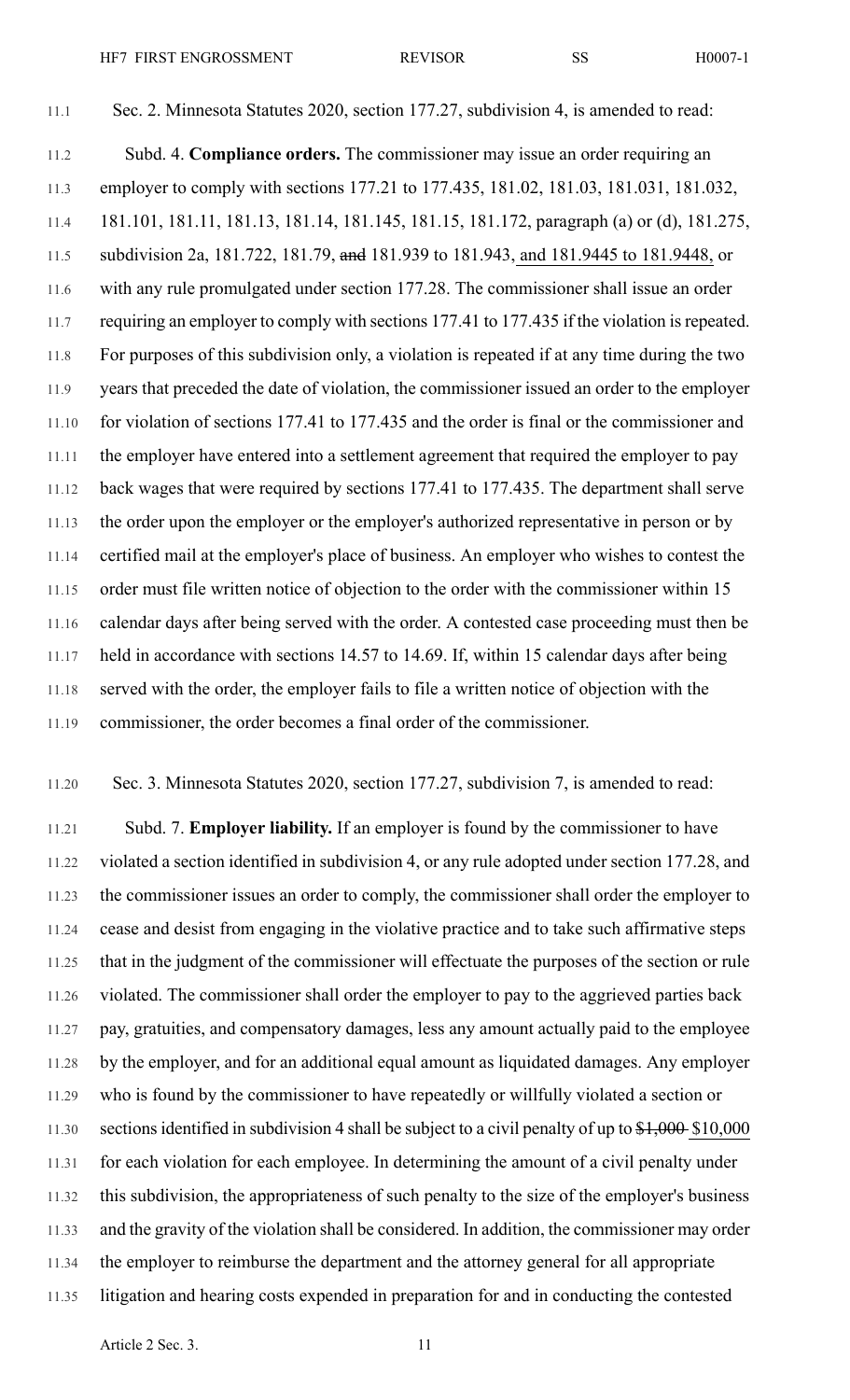12.2 employer. If the employer is able to establish extreme financial hardship, then the

12.3 commissioner may order the employer to pay a percentage of the total costs that will not

12.4 cause extreme financial hardship. Costs include but are not limited to the costs of services

12.5 rendered by the attorney general, private attorneys if engaged by the department,

12.6 administrative law judges, court reporters, and expert witnesses as well as the cost of

12.7 transcripts. Interest shall accrue on, and be added to, the unpaid balance of a commissioner's

12.8 order from the date the order is signed by the commissioner until it is paid, at an annual rate

12.9 provided in section 549.09, subdivision 1, paragraph (c). The commissioner may establish 12.10 escrow accounts for purposes of distributing damages.

### 12.11 Sec. 4. **[177.50] EARNED SICK AND SAFE TIME ENFORCEMENT.**

12.12 Subdivision 1. **Definitions.** The definitions in section 181.9445 apply to this section.

12.13 Subd. 2. **Rulemaking authority.** The commissioner may adopt rules to carry out the 12.14 purposes of this section and sections 181.9445 to 181.9448.

12.15 Subd. 3. **Individual remedies.** In addition to any other remedies provided by law, a

12.16 person injured by a violation of sections 181.9445 to 181.9448 may bring a civil action to

12.17 recover general and special damages, along with costs, fees, and reasonable attorney fees,

12.18 and may receive injunctive and other equitable relief as determined by a court. An action

12.19 to recover damages under this subdivision must be commenced within three years of the

12.20 violation of sections 181.9445 to 181.9448 that caused the injury to the employee.

### 12.21 Subd. 4. **Grants to community organizations.** The commissioner may make grants to

12.22 community organizations for the purpose of outreach to and education for employees

12.23 regarding their rights under sections 181.9445 to 181.9448. The community-based

12.24 organizations must be selected based on their experience, capacity, and relationships in

12.25 high-violation industries. The work under such a grant may include the creation and

12.26 administration of a statewide worker hotline.

# 12.27 Subd. 5. **Report to legislature.** (a) The commissioner must submit an annual report to

- 12.28 the legislature, including to the chairs and ranking minority members of any relevant 12.29 legislative committee. The report must include, but is not limited to:
- 
- 12.30 (1) a list of all violations of sections 181.9445 to 181.9448, including the employer
- 12.31 involved, and the nature of any violations; and
- 12.32 (2) an analysis of noncompliance with sections 181.9445 to 181.9448, including any 12.33 patterns by employer, industry, or county.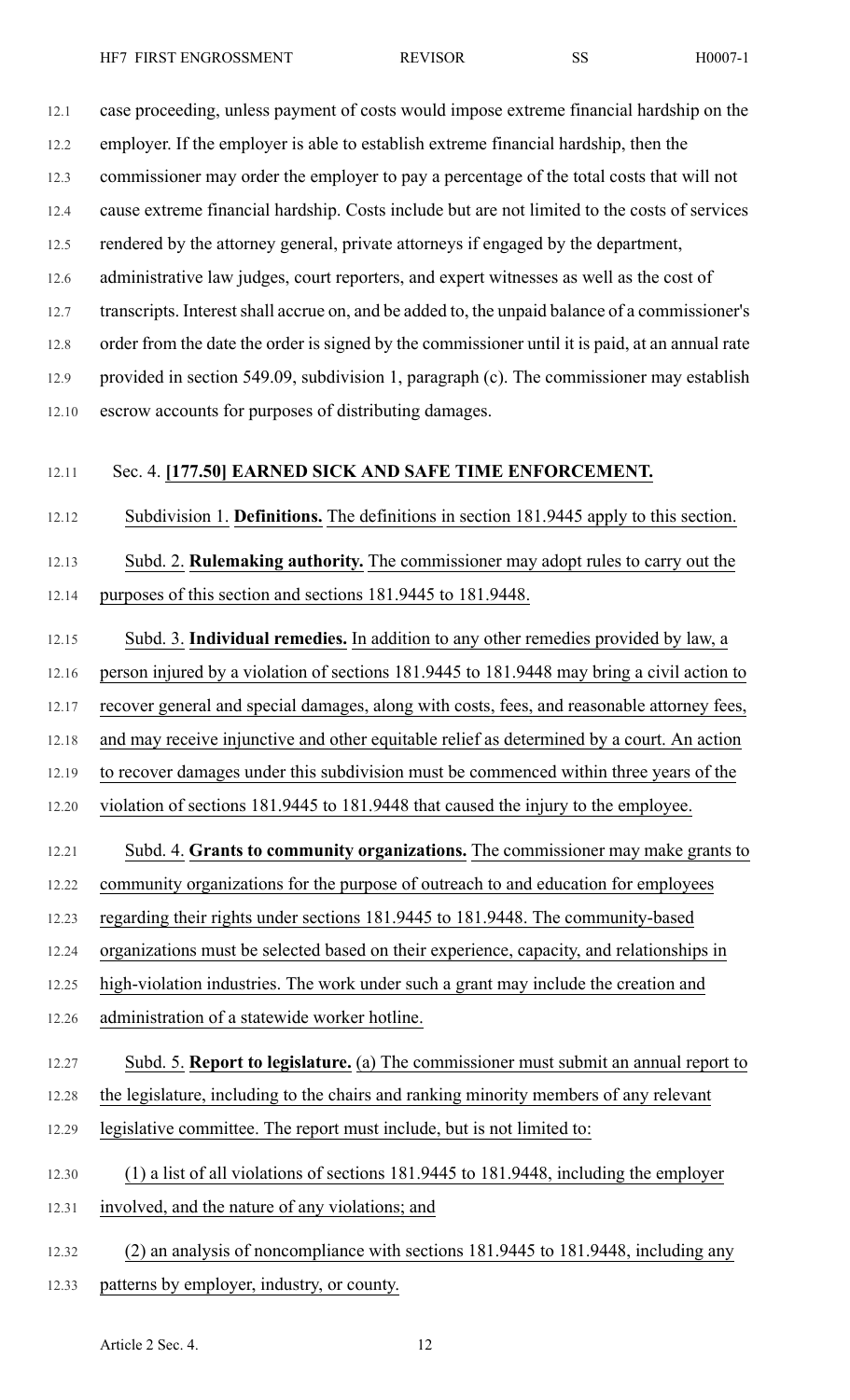HF7 FIRST ENGROSSMENT REVISOR SS H0007-1

| 13.1  | (b) A report under this section must not include an employee's name or other identifying          |
|-------|---------------------------------------------------------------------------------------------------|
| 13.2  | information, any health or medical information regarding an employee or an employee's             |
| 13.3  | family member, or any information pertaining to domestic abuse, sexual assault, or stalking       |
| 13.4  | of an employee or an employee's family member.                                                    |
| 13.5  | Subd. 6. Contract for labor or services. It is the responsibility of all employers to not         |
| 13.6  | enter into any contract or agreement for labor or services where the employer has any actual      |
| 13.7  | knowledge or knowledge arising from familiarity with the normal facts and circumstances           |
| 13.8  | of the business activity engaged in, or has any additional facts or information that, taken       |
| 13.9  | together, would make a reasonably prudent person undertake to inquire whether, taken              |
| 13.10 | together, the contractor is not complying or has failed to comply with this section. For          |
| 13.11 | purposes of this subdivision, "actual knowledge" means information obtained by the employer       |
| 13.12 | that the contractor has violated this section within the past two years and has failed to present |
| 13.13 | the employer with credible evidence that such noncompliance has been cured going forward.         |
| 13.14 | <b>EFFECTIVE DATE.</b> This section is effective 180 days after final enactment.                  |
| 13.15 | <b>ARTICLE 3</b>                                                                                  |
| 13.16 | <b>EARNED SICK AND SAFE TIME APPROPRIATIONS</b>                                                   |
| 13.17 | Section 1. EARNED SICK AND SAFE TIME APPROPRIATIONS.                                              |
| 13.18 | (a) $$1,306,000$ in fiscal year 2022 and $$1,941,000$ in fiscal year 2023 are appropriated        |
| 13.19 | from the general fund to the commissioner of labor and industry for enforcement and other         |
| 13.20 | duties regarding earned sick and safe time under Minnesota Statutes, sections 181.9445 to         |
| 13.21 | 181.9448, and chapter 177. In fiscal years 2024 and 2025, the base is \$1,631,000.                |
| 13.22 | (b) $$300,000$ in fiscal year 2022 and $$300,000$ in fiscal year 2023 are appropriated from       |
| 13.23 | the general fund to the commissioner of labor and industry for grants to community                |
| 13.24 | organizations under Minnesota Statutes, section 177.50, subdivision 4.                            |
| 13.25 | (c) \$3,000 in fiscal year 2022 is appropriated from the general fund to the commissioner         |
|       |                                                                                                   |

13.27 under Minnesota Statutes, sections 181.9445 to 181.9448. This is a onetime appropriation.